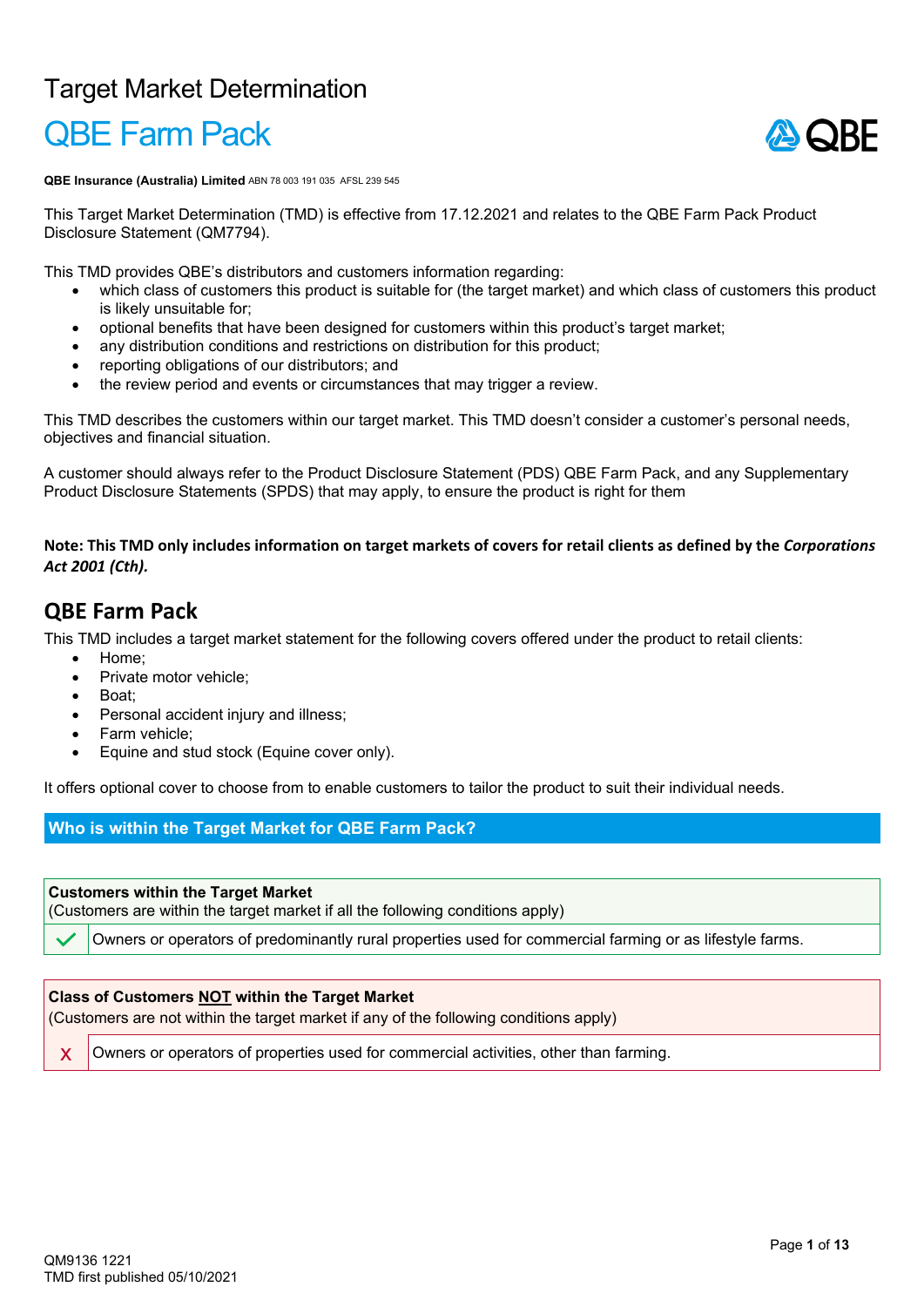### **Part 1: Home Insurance**

### **Home**

This product has been designed for customers in the target market to provide financial protection for:

- loss or damage occurring to residential buildings caused by insured events, such as, fire, storm, lightning; and
	- legal liability for loss or:
		- o injury to or death of another person;
		- o loss or damage to another person's property.

#### **Who is within the Target Market for Home?**

### **Customers within the Target Market**

|              | <b>UUSLUITEIS WILHIII LIIE TALUEL MATKEL</b><br>(Customers are within the target market if all the following conditions apply)                                                                                                                                                                                                                                                                                                         |  |
|--------------|----------------------------------------------------------------------------------------------------------------------------------------------------------------------------------------------------------------------------------------------------------------------------------------------------------------------------------------------------------------------------------------------------------------------------------------|--|
|              | Customers who own and live in their home.                                                                                                                                                                                                                                                                                                                                                                                              |  |
| $\checkmark$ | Homeowners who rent out a home to a tenant or farm employee.                                                                                                                                                                                                                                                                                                                                                                           |  |
|              | Customers who want insurance for their residential home, which includes cover for (but not limited to):<br>loss or damage caused by insured events, such as, fire, storm, lightning; and<br>legal liability for<br>injury to or death of another person; and<br>loss or damage to another person's property<br>$\Omega$<br>arising out of their ownership of the home;<br>and with the option to select accidental damage to the home. |  |
|              | Customers who have a legal, equitable or ownership interest in the home (which could include a bank or<br>insolvency firm).                                                                                                                                                                                                                                                                                                            |  |

|   | <b>Class of Customers NOT within the Target Market</b><br>(Customers are not within the target market if any of the following conditions apply)                                                       |  |
|---|-------------------------------------------------------------------------------------------------------------------------------------------------------------------------------------------------------|--|
| X | Customers who want cover for flood automatically, which is not provided by this product.                                                                                                              |  |
| X | Customers who want cover for farm buildings such as, stables, machinery sheds or accommodation buildings,<br>that are seasonally occupied. This cover is available under Section 5 - Farm Properties. |  |
| X | Customers who live in a building that is used for business purposes, except where it is a home used as the<br>primary residence that only contains a home office or surgery.                          |  |
| X | Customers whose home is in the course of construction, alteration or substantial repair.                                                                                                              |  |
| X | Customers who live in a premise that is not a standard residential home (for example a shipping container,<br>houseboat, hostel, backpacker accommodation).                                           |  |
| X | Customers whose home is unoccupied and will continue to be for more than 100 days.                                                                                                                    |  |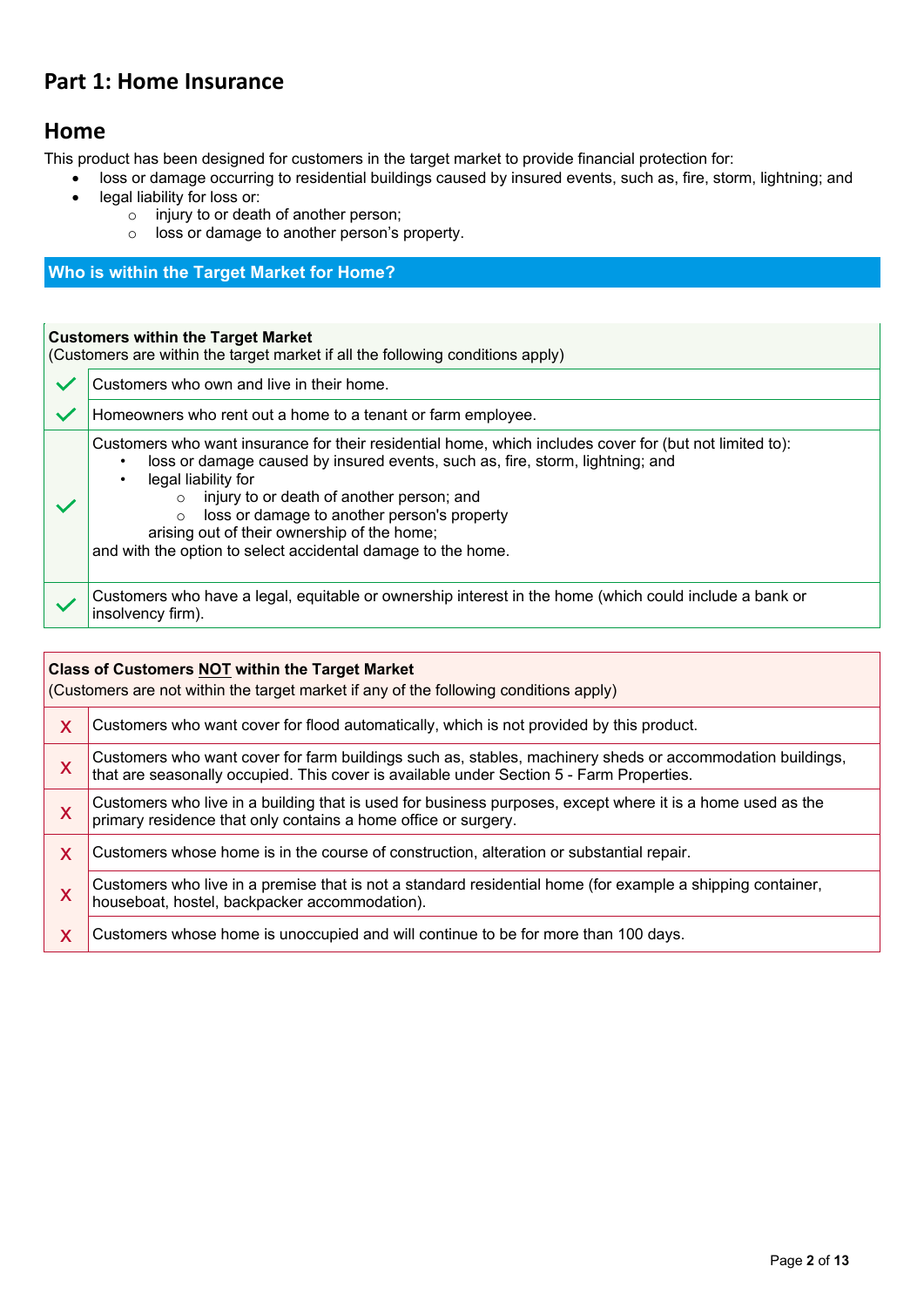## **Contents**

This product has been designed for customers in the target market to provide financial protection for:

- loss or damage occurring to residential home contents in a home caused by insured events, such as fire and storm; and
- legal liability arising from an occurrence anywhere in the world associated with the ownership of their home contents.

It offers options to choose from to enable customers to tailor the product to suit their individual needs.

### **Who is within the Target Market for Contents?**

| <b>Customers within the Target Market</b><br>(Customers are within the target market if all the following conditions apply)                                                                                                                                                                                                                                   |  |
|---------------------------------------------------------------------------------------------------------------------------------------------------------------------------------------------------------------------------------------------------------------------------------------------------------------------------------------------------------------|--|
| Homeowners who own household contents in the home they live in.                                                                                                                                                                                                                                                                                               |  |
| Customers who own personal contents contained within a home they rent a from a landlord.                                                                                                                                                                                                                                                                      |  |
| Customers who want to be financially protected for:<br>loss or damage occurring to their home contents;<br>legal liability for injury to or death of another person and loss of or damage to another person's property:<br>occurring anywhere in the world, other than at the insured address<br>and with the option to select accidental damage to contents. |  |

#### **Class of Customers NOT within the Target Market**

(Customers are not within the target market if any of the following conditions apply)

| Customers who want cover for flood automatically, which is not provided by this product.                                                                 |
|----------------------------------------------------------------------------------------------------------------------------------------------------------|
| Customers whose home is used for business purposes, except where it is the primary place of residence and also<br>contains an office or surgery.         |
| Customers whose home is in the course of construction, alteration or substantial repair.                                                                 |
| Customers whose home is unoccupied and will continue to be for more than 100 days.                                                                       |
| Customers who live in a premise that is not a standard residential home (for example a shipping container, houseboat, hostel, backpacker accommodation). |

#### **Target Market for Optional Benefits**

Customers within the target market for this product may want to purchase the following optional covers:

#### **Optional benefit – Valuables**

x

| <b>Customers within the Target Market for the Valuables optional benefit</b> |                                                                                          |
|------------------------------------------------------------------------------|------------------------------------------------------------------------------------------|
|                                                                              | Customers who own valuables (as defined in the PDS)                                      |
|                                                                              | Customers who want financial protection for valuables when away from the insured address |

#### **Customers NOT within the Target Market for the Valuables optional benefit**

Customers who want valuables cover for:

- money, negotiables, financial transaction cards, unset precious or semi-precious stones (or other items as excluded in the PDS)
- property used in connection with a profession, trade or business.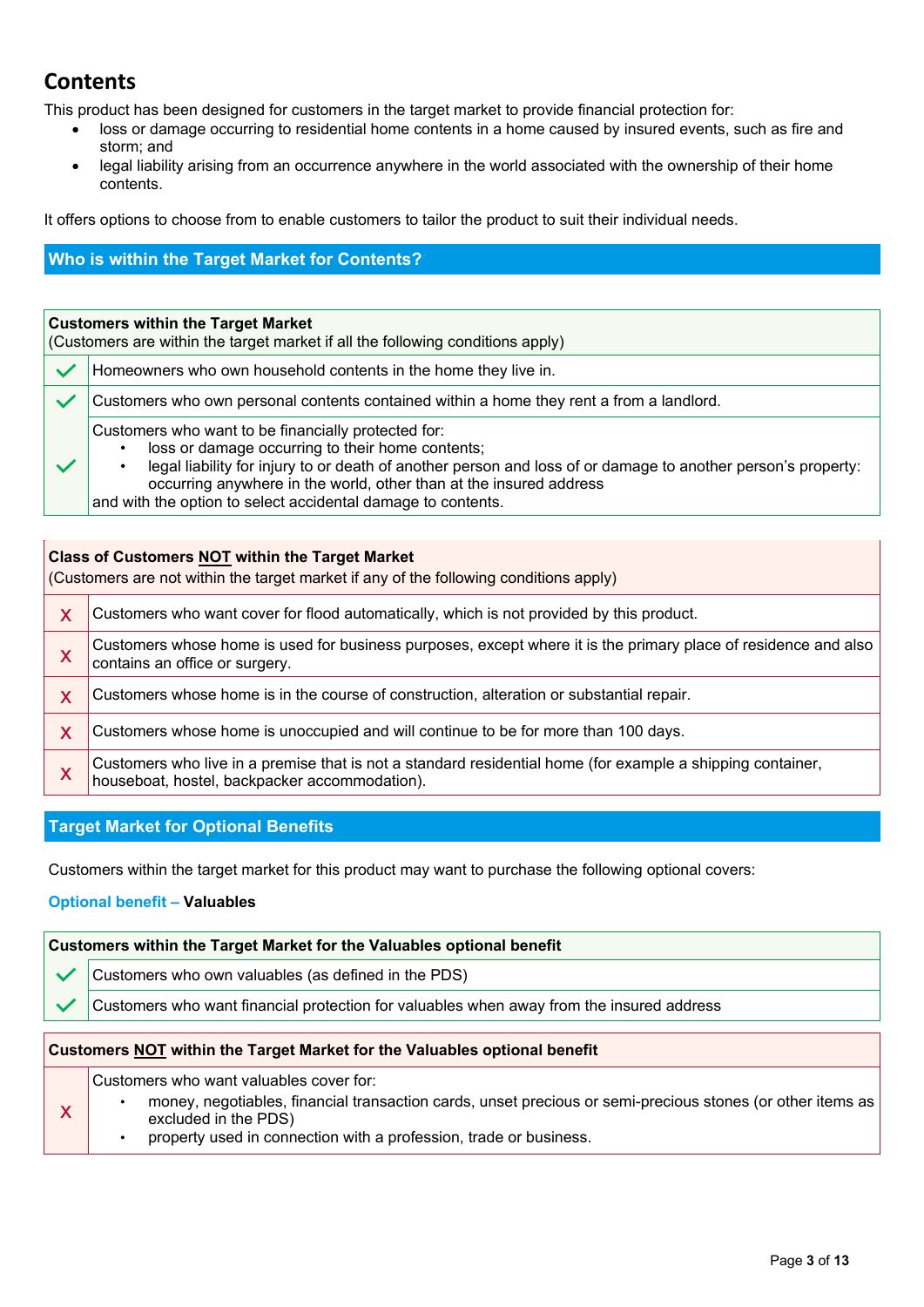## **Part 2 Private Motor Vehicle**

### **Comprehensive**

This product has been designed for customers in the target market to provide financial protection for:

- accidental damage to their vehicle;
- theft or attempted theft of their vehicle; and
- damage caused to another person's vehicle or property due to the use of the customers car, if legally liable for the damage.

It offers options to choose from to enable customers to tailor the product to suit their individual needs.

#### **Who is within the Target Market for Comprehensive?**

#### **Customers within the Target Market**

(Customers are within the target market if all the following conditions apply)

| $\checkmark$ | Customers who own a motor car, utility or van that is registered for use on a public road and is up to 3,500 kgs<br>Gross Vehicle Mass (GVM). Note - GVM is the maximum weight that a vehicle can carry including its own weight,<br>as specified by the Manufacturer. |
|--------------|------------------------------------------------------------------------------------------------------------------------------------------------------------------------------------------------------------------------------------------------------------------------|
|              | Customers who use their vehicle for:<br>private use;<br>executive use;<br>business use (other than one of the usage types excluded below in the section 'Customers NOT in the<br>Target Market'); or<br>commercial use.                                                |
|              | Customers who want financial protection for:<br>the loss or damage occurring to their vehicle; and<br>the loss or damage caused to another person's vehicle or property due to the use of their vehicle.                                                               |

| <b>Class of Customers NOT within the Target Market</b><br>(Customers are not within the target market if any of the following conditions apply) |                                                                                                                                                                                                                                                                                                                                                                                                                                     |
|-------------------------------------------------------------------------------------------------------------------------------------------------|-------------------------------------------------------------------------------------------------------------------------------------------------------------------------------------------------------------------------------------------------------------------------------------------------------------------------------------------------------------------------------------------------------------------------------------|
| X                                                                                                                                               | Customers who own:<br>caravans:<br>٠<br>motorcycles;<br>٠<br>heavy vehicles such as farm vehicles; or<br>$\bullet$<br>vehicles with a GVM of 3,500 kgs or more.<br>$\bullet$<br>This cover is available under section 7 Farm Vehicles.                                                                                                                                                                                              |
| X                                                                                                                                               | Customers who use their car:<br>to deliver goods where the driver is being paid to do so;<br>to carry passengers where the driver is being paid to do so including any ridesharing (this does not<br>include carpooling);<br>for hire including as part of a sharing service or platform for reward; or<br>$\bullet$<br>for any competitive motor sport, contest or event where the road was closed to public traffic.<br>$\bullet$ |
| X                                                                                                                                               | Customers who want insurance for Compulsory Third-Party insurance (CTP), for bodily injury cover as a result of<br>a vehicle accident. This cover is only available under a CTP policy.                                                                                                                                                                                                                                             |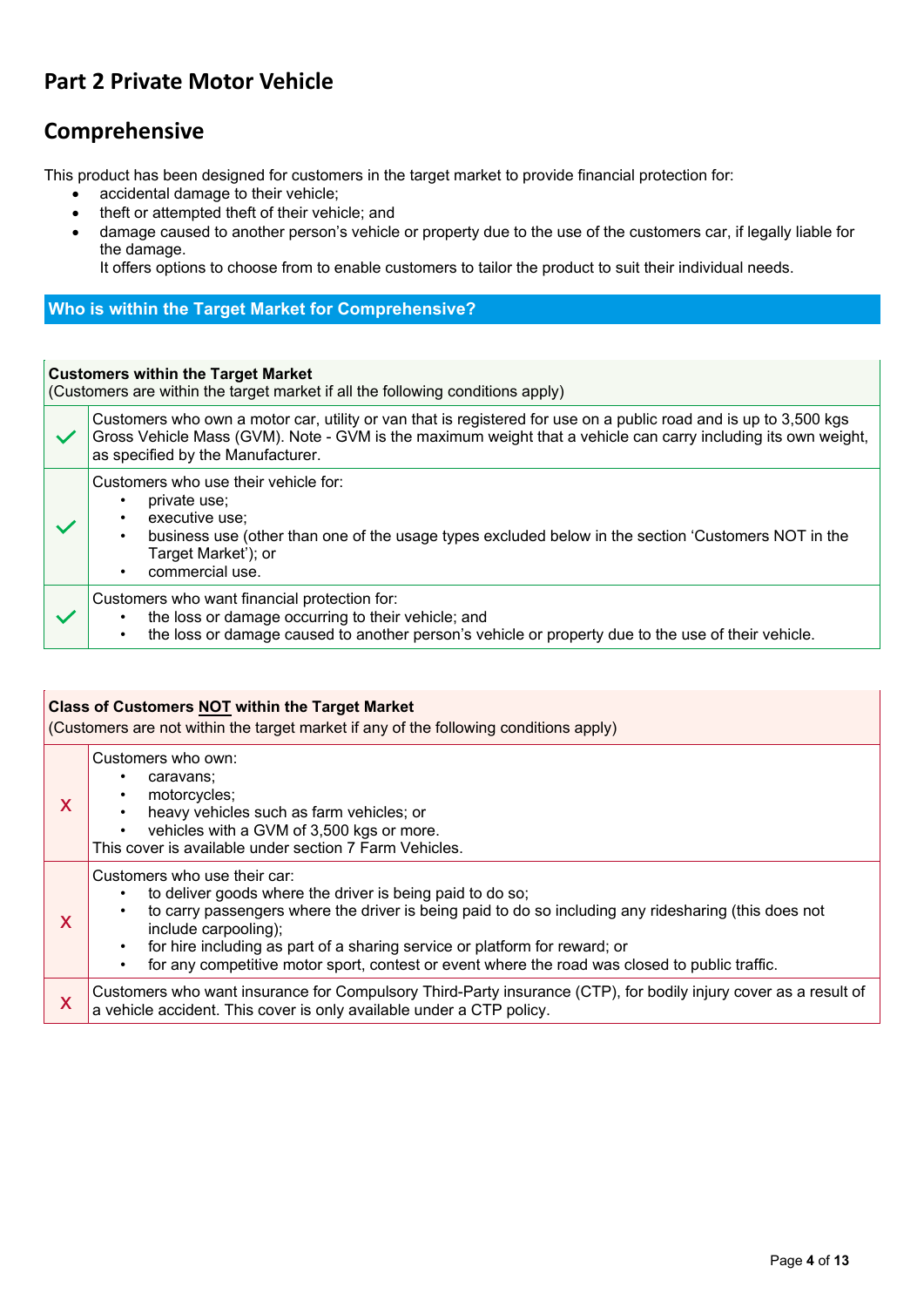## **Third party property damage cover**

This product has been designed for customers in the target market to provide financial protection for damage caused to another person's vehicle or property due to the use of the customers car, if legally liable for the damage.

#### **Who is within the Target Market for Third party property damage cover?**

|              | <b>Customers within the Target Market</b><br>(Customers are within the target market if all the following conditions apply)                                                                                                                                            |
|--------------|------------------------------------------------------------------------------------------------------------------------------------------------------------------------------------------------------------------------------------------------------------------------|
| $\checkmark$ | Customers who own a motor car, utility or van that is registered for use on a public road and is up to 3,500 kgs<br>Gross Vehicle Mass (GVM). Note - GVM is the maximum weight that a vehicle can carry including its own weight,<br>as specified by the Manufacturer. |
|              | Customers who use their vehicle for:<br>private use;<br>executive use:<br>business use (other than one of the usage types excluded below in the section 'Class of Customers not in<br>$\bullet$<br>the Target Market'); or<br>commercial use.                          |
|              | Customers who want insurance for their vehicle to cover the following incidents damage they cause to another<br>person's vehicle or property due to the use of the customer's car, if they are found to be legally liable for the<br>damage.                           |

|   | <b>Class of Customers NOT within the Target Market</b><br>(Customers are not within the target market if any of the following conditions apply)                                                                                                                                                                                                                                                                                              |  |
|---|----------------------------------------------------------------------------------------------------------------------------------------------------------------------------------------------------------------------------------------------------------------------------------------------------------------------------------------------------------------------------------------------------------------------------------------------|--|
| X | Customers who own:<br>caravans;<br>motorcycles;<br>heavy vehicles such as farm vehicles; or<br>vehicles with a GVM of 3,500 kgs or more.<br>$\bullet$<br>This cover is available under section 7 Farm Vehicles.                                                                                                                                                                                                                              |  |
| X | Customers who use their vehicle:<br>to deliver goods where the driver is being paid to do so;<br>٠<br>to carry passengers where the driver is being paid to do so including any ridesharing (this does not<br>$\bullet$<br>include carpooling);<br>for hire including as part of a sharing service or platform for reward; or<br>$\bullet$<br>for any competitive motor sport, contest or event where the road was closed to public traffic. |  |
| X | Customer who want financial protection for damage caused to their vehicle.                                                                                                                                                                                                                                                                                                                                                                   |  |
| X | Customers who want insurance for Compulsory Third-Party insurance (CTP), for bodily injury cover as a result of<br>a vehicle accident. This cover is only available under a CTP policy.                                                                                                                                                                                                                                                      |  |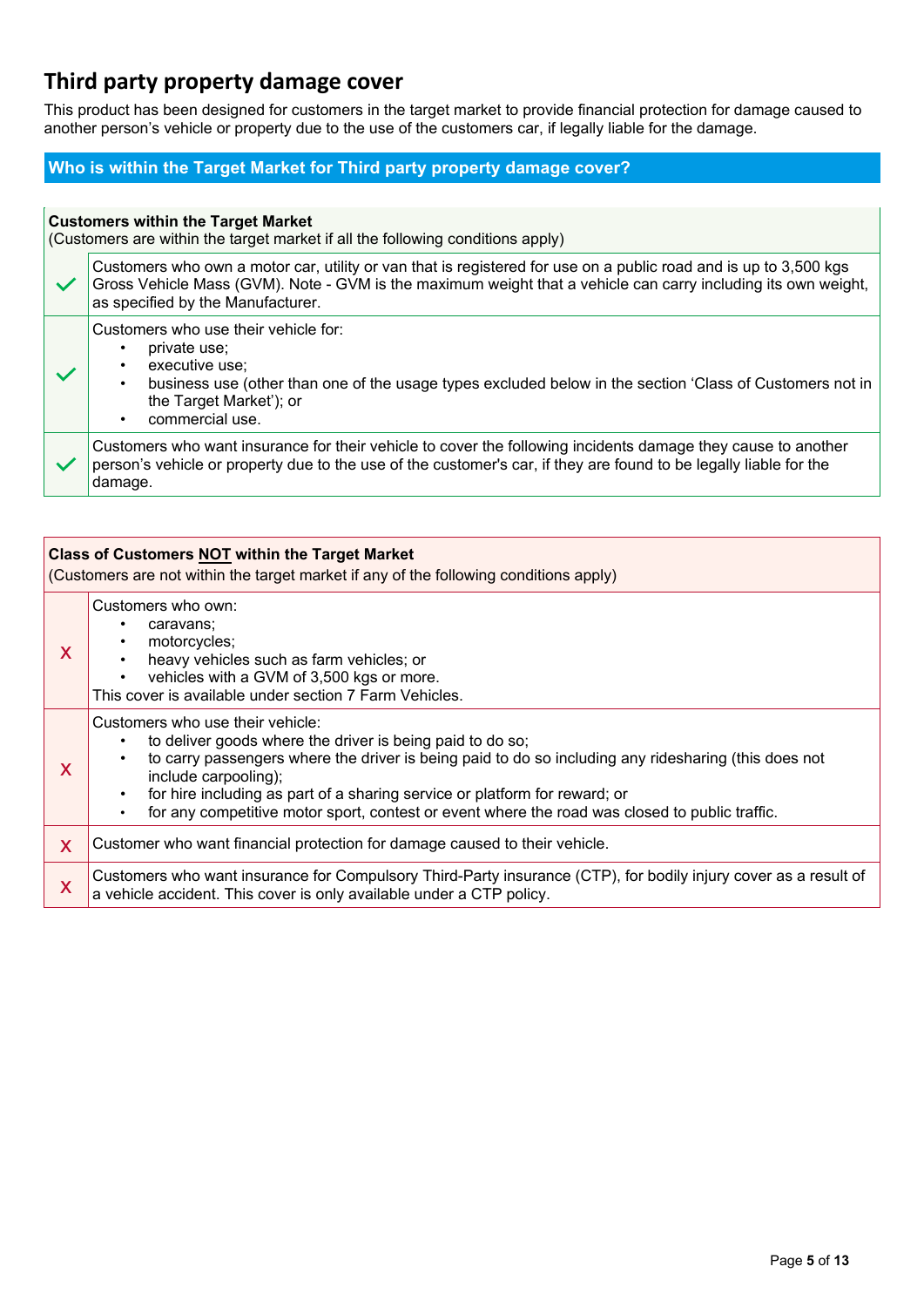### **Part 3 Boat**

### **Boat**

This product has been designed for customers in the target market to provide financial protection for their boat (including trailer, motor(s), equipment and accessories for:

- accidental loss or damage, while it is in use, storage or in transit;
- theft;
- legal liability for injury to third parties or their property, arising out of the use or ownership of the boat;<br>• personal accident death or bodily injury to them, arising out of the ownership of the boat
- personal accident death or bodily injury to them, arising out of the ownership of the boat.

It offers options to choose from to enable customers to tailor the product to suit their individual needs.

#### **Who is within the Target Market for Boat?**

#### **Customers within the Target Market**

(Customers are within the target market if all the following conditions apply)

| $\checkmark$ | Customers who own a boat that is used privately for recreational purposes only.                                                                                                                                                                                                                                                                                                                                                 |
|--------------|---------------------------------------------------------------------------------------------------------------------------------------------------------------------------------------------------------------------------------------------------------------------------------------------------------------------------------------------------------------------------------------------------------------------------------|
|              | Customers whose boat is only used within Australian waters, no further than 250 nautical miles from the Australia<br>coastline.                                                                                                                                                                                                                                                                                                 |
|              | Customers who want insurance for their boat and any equipment or accessories, including cover for (but not<br>limited to):<br>accidental loss or damage, while it is in use, storage or in transit;<br>theft:<br>legal liability for damages against a person or their property, arising out of the ownership of the boat; and<br>personal accident - death or bodily injury to them, arising out of the ownership of the boat. |
|              | Customers who have a legal, equitable or ownership interest in the boat (which could include a bank or insolvency)<br>firm).                                                                                                                                                                                                                                                                                                    |

| Class of Customers NOT within the Target Market<br>(Customers are not within the target market if any of the following conditions apply) |                                                                                                                                                                            |
|------------------------------------------------------------------------------------------------------------------------------------------|----------------------------------------------------------------------------------------------------------------------------------------------------------------------------|
| X                                                                                                                                        | Customers whose boat is used for hire/ charter or business purposes.                                                                                                       |
| X                                                                                                                                        | Customers whose boat is being used as their permanent living accommodation.                                                                                                |
| X                                                                                                                                        | Customers whose boat is undergoing major hull repair or alteration, for example extending the length of the<br>vessel or a major refurbishment of the deck, cabin or hull. |
| X                                                                                                                                        | Customers whose boat motor has been enhanced to greater than the manufactures specifications or can exceed<br>maximum speeds of 60 knots.                                  |
| $\boldsymbol{\mathsf{X}}$                                                                                                                | Customers whose boat is used for racing, speed tests or trials (unless they have purchased optional cover<br>available for yacht racing).                                  |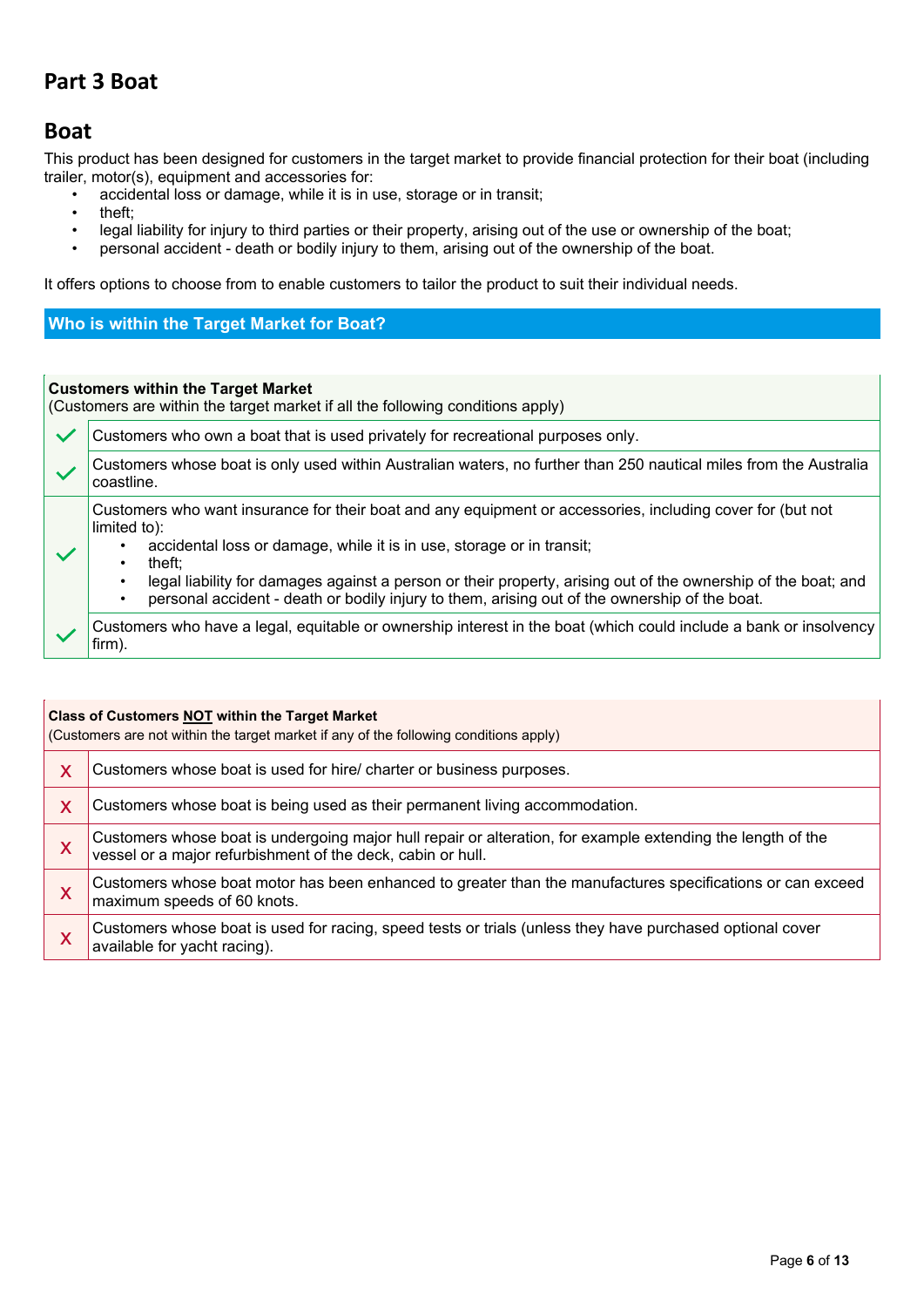#### **Target Market for Optional Benefits**

Customers within the target market for this product may want to purchase the following optional covers:

#### **Optional benefit - Yacht racing risk extension**

**Customers within the Target Market for the Yacht racing risk extension optional benefit**

Customers who want financial protection for accidental loss or damage to their pleasure craft while participating in an organised racing competition with other vessels over a designated distance or course.

| <b>Customers NOT within the Target Market for the Yacht racing risk extension optional benefit</b> |                                                                                |
|----------------------------------------------------------------------------------------------------|--------------------------------------------------------------------------------|
|                                                                                                    | Customers who participate in races that exceed 250 nautical miles in distance. |
| X                                                                                                  | Customers who participate in power boat racing.                                |

#### **Optional benefit - Yacht club social racing risk extension**

| Customers within the Target Market for the Yacht club social racing risk extension optional benefit     |                                                                                                                                                                                                            |
|---------------------------------------------------------------------------------------------------------|------------------------------------------------------------------------------------------------------------------------------------------------------------------------------------------------------------|
|                                                                                                         | Customers who want financial protection for accidental loss or damage to their pleasure craft while participating in  <br>yacht club social races with other vessels over a designated distance or course. |
|                                                                                                         |                                                                                                                                                                                                            |
| Customers NOT within the Target Market for the Yacht club social risk racing extension optional benefit |                                                                                                                                                                                                            |

X Customers who participate in races that exceed 25 nautical miles.

**X** Customers who participate in power boat racing.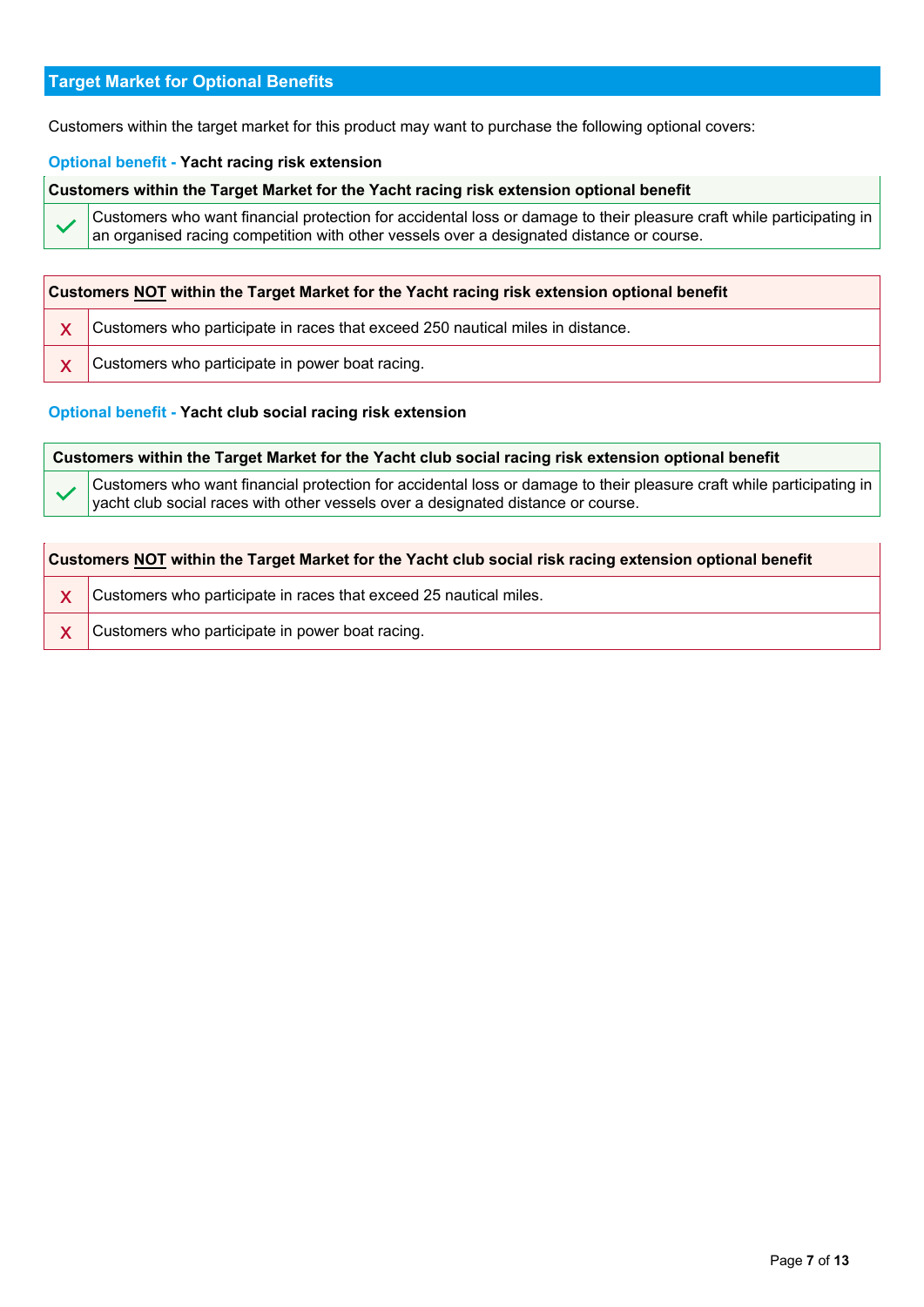## **Part 4 Personal accident injury and illness**

## **Capital Benefits**

This product has been designed for customers in the target market to provide financial protection for injuries which result in their death or permanent disablement (lump sum/capital benefit).

### **Who is within the Target Market for Capital Benefits?**

| <b>Customers within the Target Market</b><br>(Customers are within the target market if all the following conditions apply)                     |                                                                                                                                          |
|-------------------------------------------------------------------------------------------------------------------------------------------------|------------------------------------------------------------------------------------------------------------------------------------------|
| $\checkmark$                                                                                                                                    | Customers who are engaged in full time, farming-related activities on their own primary production farms.                                |
|                                                                                                                                                 | Customers who want financial protection for injuries which result in their death or permanent disablement (lump<br>sum/capital benefit). |
|                                                                                                                                                 |                                                                                                                                          |
| <b>Class of Customers NOT within the Target Market</b><br>(Customers are not within the target market if any of the following conditions apply) |                                                                                                                                          |

| X | Customers who are aged 66 years or older and want Permanent Total Disablement benefits.                                                                                                                                         |  |
|---|---------------------------------------------------------------------------------------------------------------------------------------------------------------------------------------------------------------------------------|--|
| X | Customers who are seasonal workers or work on a casual basis.                                                                                                                                                                   |  |
| X | Customers who want illness-only cover.                                                                                                                                                                                          |  |
| X | Customers who want insurance for death or permanent disablement due to illness (lump sum payment/capital<br>benefits).                                                                                                          |  |
| X | Customers who want insurance for any pre-existing condition.                                                                                                                                                                    |  |
| X | Customers who want insurance while they participate in flying or other aerial activity unless they are a passenger<br>in a properly licenced aircraft.                                                                          |  |
| X | Customers who participate in (but are not limited to):<br>professional sport;<br>٠<br>parachuting or hang gliding;<br>٠<br>bungee jumping;<br>٠<br>rock climbing;<br>$\bullet$<br>boxing; or<br>٠<br>martial arts.<br>$\bullet$ |  |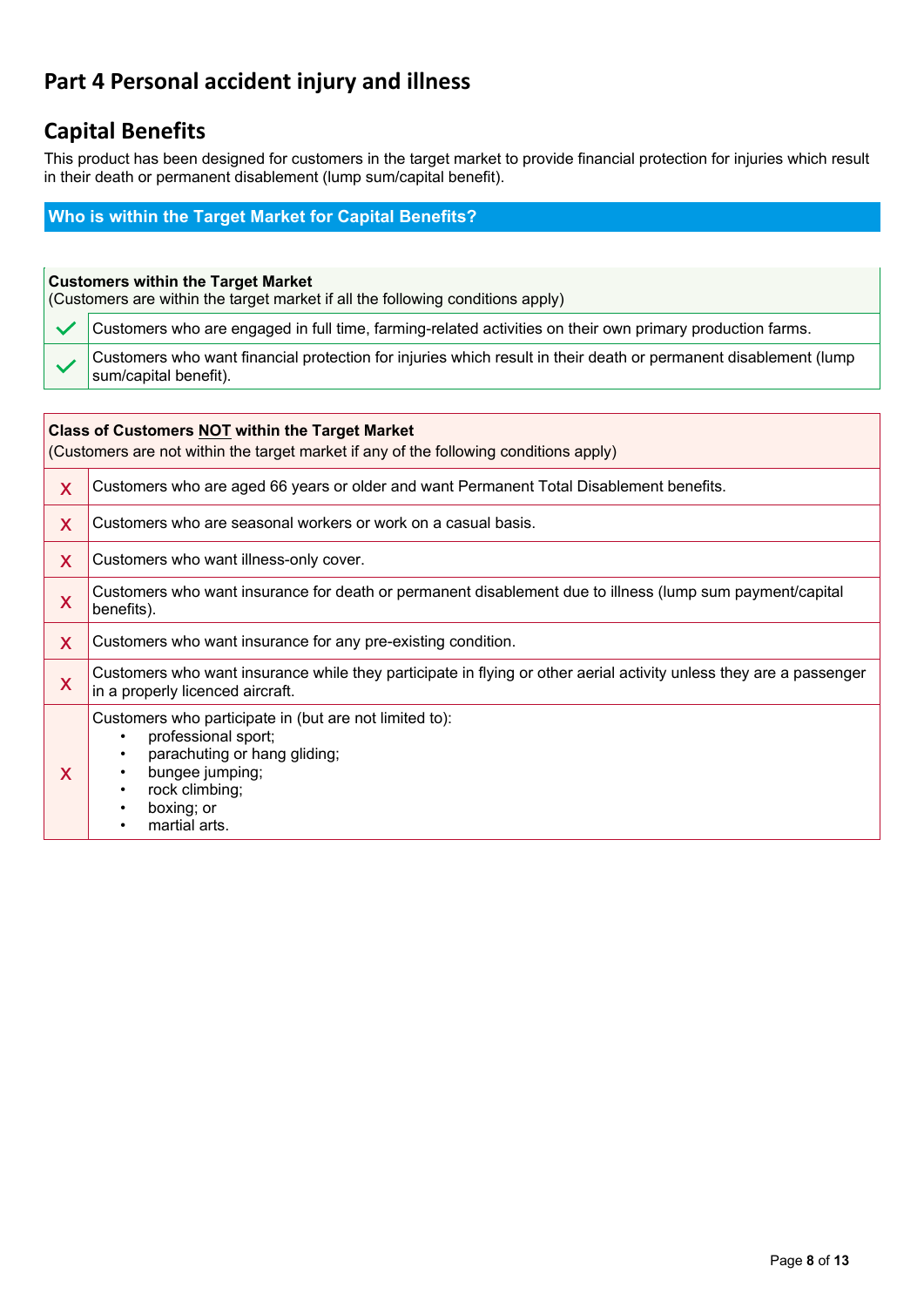## **Weekly benefits – Injury or Illness**

This product has been designed for customers in the target market to provide financial protection for loss of earnings due to injury or illness (weekly benefit). Cover is available for Weekly Benefits - Injury only or Weekly Benefits - Injury and Illness.

#### **Who is within the Target Market for Weekly benefits – Injury or Illness?**

#### **Customers within the Target Market**

| (Customers are within the target market if all the following conditions apply) |                                                                                                                  |
|--------------------------------------------------------------------------------|------------------------------------------------------------------------------------------------------------------|
|                                                                                | $\sim$ Customers who are engaged in full time, farming-related activities on their own primary production farms. |
|                                                                                | Customers who want financial protection for loss of earnings due to injury or illness (weekly benefit).          |

#### **Class of Customers NOT within the Target Market**

(Customers are not within the target market if any of the following conditions apply)

| X | Customers who are non-residents of Australia or Australians citizens who work overseas or want weekly benefits<br>paid while outside Australia.                                                     |  |
|---|-----------------------------------------------------------------------------------------------------------------------------------------------------------------------------------------------------|--|
| X | Customers who are seasonal workers or work on a casual basis.                                                                                                                                       |  |
| X | Customers who want illness-only cover.                                                                                                                                                              |  |
| X | Customers who want insurance for any pre-existing condition.                                                                                                                                        |  |
| X | Customers who want insurance while they participate in flying or other aerial activity unless they are a passenger<br>in a properly licenced aircraft.                                              |  |
| X | Customers who participate in (but are not limited to):<br>professional sport;<br>parachuting or hang gliding;<br>bungee jumping;<br>rock climbing;<br>boxing; or<br>٠<br>martial arts.<br>$\bullet$ |  |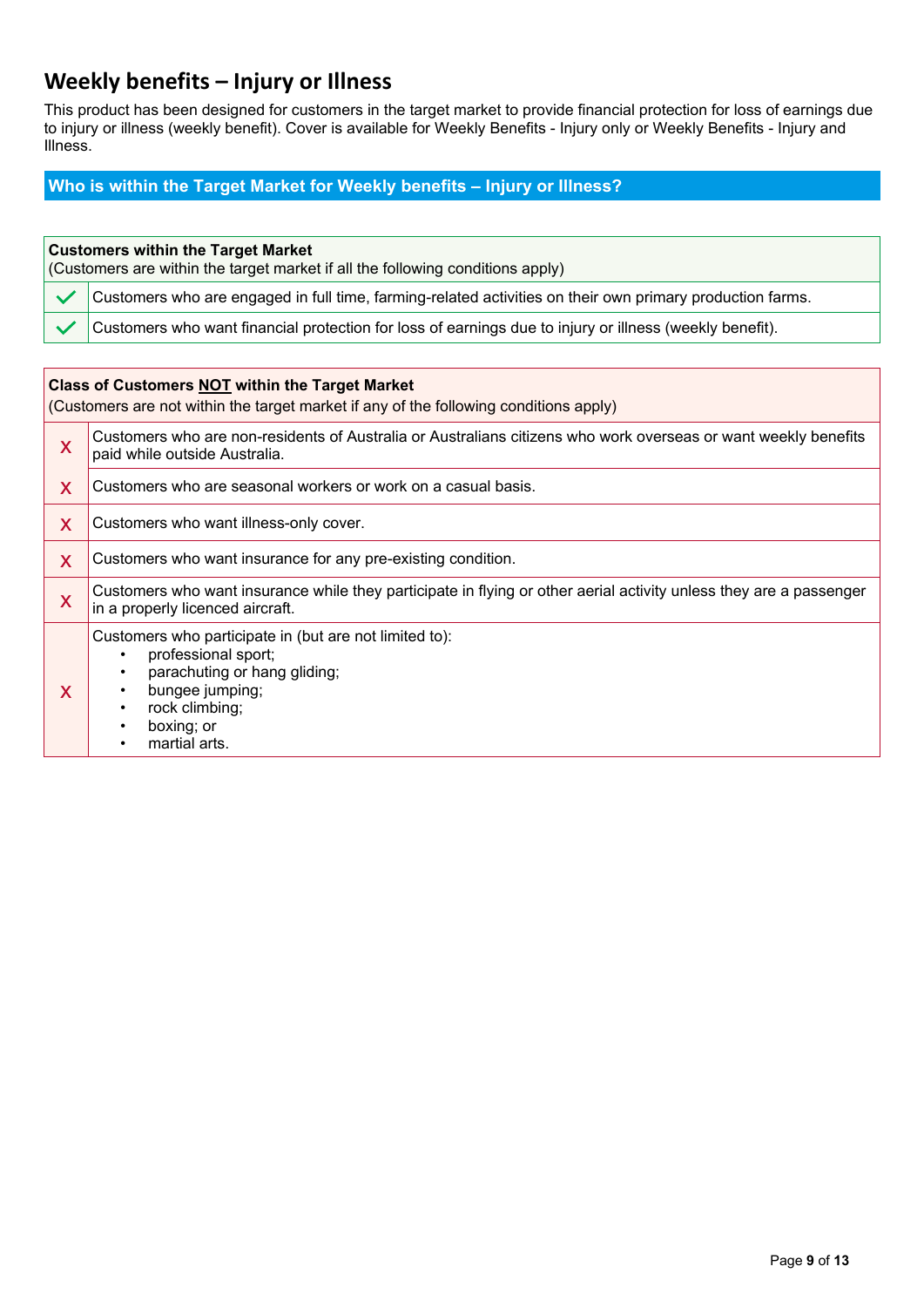## **Part 5 Farm vehicle**

### **Comprehensive cover**

This product has been designed for customers in the target market to provide financial protection for:

- loss or damage to farm vehicles caused by accidental damage or theft; and
- damage caused to another person's car or property due to the use of the customers vehicle, if legally liable for the damage.

It offers optional cover to choose from to enable customers to tailor the product to suit their individual needs.

#### **Who is within the Target Market for Comprehensive cover?**

#### **Customers within the Target Market**

(Customers are within the target market if all the following conditions apply)

Customers that own vehicles typically used on rural properties for commercial farming or with their lifestyle farms, such as:

- motorcycles, small trailers, horse floats, caravans or campers;
	- tractors, harvesters, or towed implements that are used on the farm and may be unregistered; or
		- trucks, trailers or prime movers that are registered and used on a public road.

#### Customers who want financial protection for:

- the loss or damage occurring to their vehicle;<br>• the loss or damage caused to another person
- the loss or damage caused to another person's property due to the use of their vehicle.

Customers who have a legal, equitable or ownership interest in the farm vehicle (which could include a bank or insolvency firm).

| <b>Class of Customers NOT within the Target Market</b><br>(Customers are not within the target market if any of the following conditions apply) |                                                                                                                                                                                                                                         |
|-------------------------------------------------------------------------------------------------------------------------------------------------|-----------------------------------------------------------------------------------------------------------------------------------------------------------------------------------------------------------------------------------------|
| X                                                                                                                                               | Customers who want cover for farm machinery that is fixed or immobile, such as solar panel units and pumps or<br>generators that don't have wheels. This cover is available under Section 5 Farm Property.                              |
| X                                                                                                                                               | Customers who intend to use their farm vehicles for fence contracting, mustering contracting, or full-time or<br>majority farm contracting businesses such as harvest, spraying or earthmover contract work on other people's<br>farms. |
|                                                                                                                                                 | Customers who own vehicles that are not intended for farm use, such as transport operations, vehicle hire,<br>charters.                                                                                                                 |
|                                                                                                                                                 | Customers who require cover for Compulsory Third Party, for personal injury caused by the use of vehicle. This<br>cover is only available under a CTP policy.                                                                           |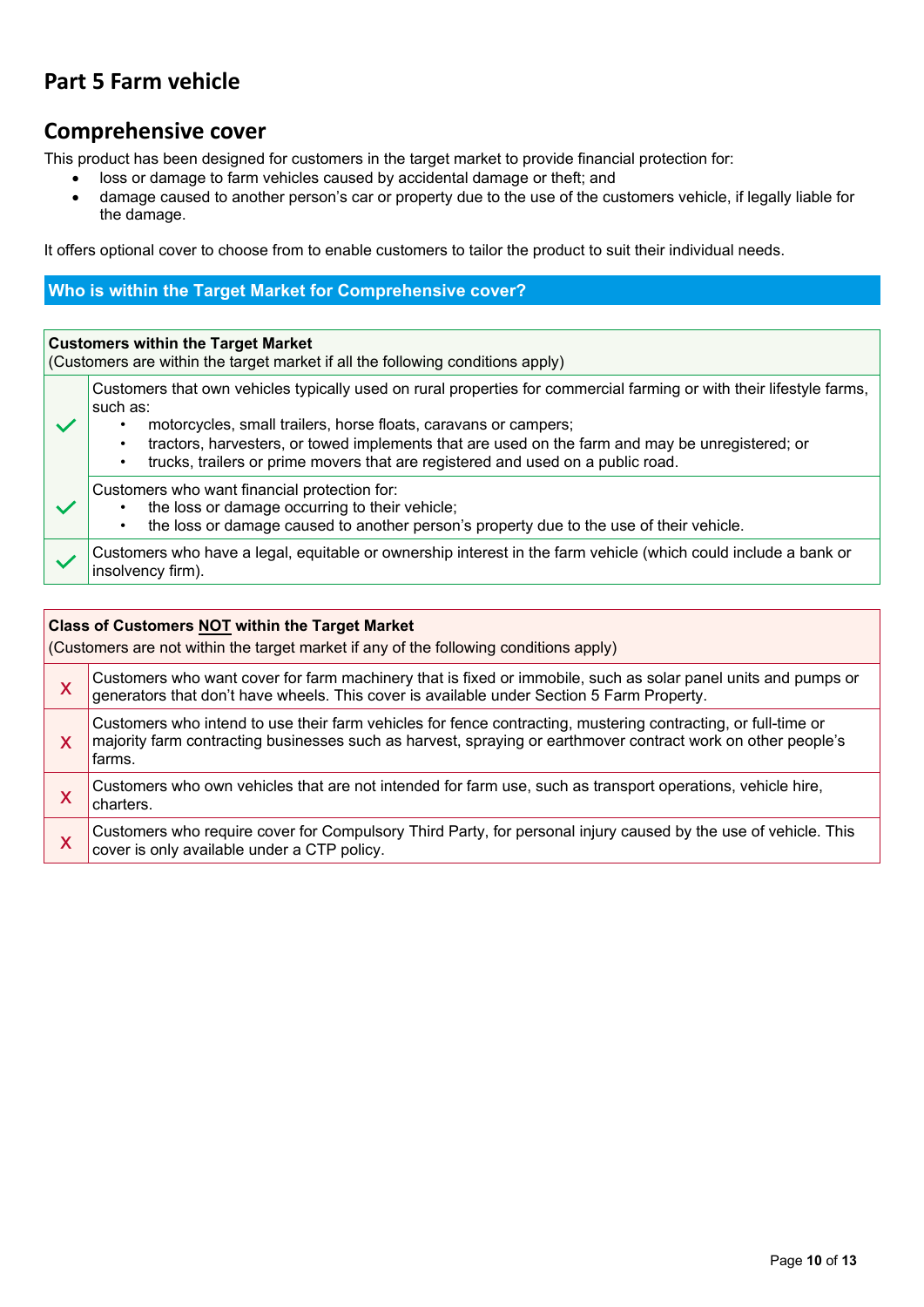## **Third party property damage cover**

This product has been designed for customers in the target market to provide financial protection for damage caused to another person's property due to the use of the customers vehicle.

#### **Who is within the Target Market for Third party property damage cover?**

| <b>Customers within the Target Market</b><br>(Customers are within the target market if all the following conditions apply) |                                                                                                                                                                                                                                                                                                                                                                                                                         |  |
|-----------------------------------------------------------------------------------------------------------------------------|-------------------------------------------------------------------------------------------------------------------------------------------------------------------------------------------------------------------------------------------------------------------------------------------------------------------------------------------------------------------------------------------------------------------------|--|
|                                                                                                                             | Customers that own vehicles typically used on rural properties for commercial farming or with their lifestyle farms,<br>such as:<br>motorcycles, small trailers, horse floats, caravans or campers;<br>٠<br>tractors, harvesters, or towed implements that are used on the farm and may be unregistered; or<br>$\bullet$<br>trucks, trailers or prime movers that are registered and used on a public road<br>$\bullet$ |  |
|                                                                                                                             | Customers who want financial protection for the loss or damage caused to another person's vehicle or property<br>due to the use of their vehicle.                                                                                                                                                                                                                                                                       |  |
|                                                                                                                             | Customers who have a legal, equitable or ownership interest in the farm vehicle (which could include a bank or<br>insolvency firm).                                                                                                                                                                                                                                                                                     |  |
|                                                                                                                             |                                                                                                                                                                                                                                                                                                                                                                                                                         |  |
| <b>Class of Customers NOT within the Target Market</b>                                                                      |                                                                                                                                                                                                                                                                                                                                                                                                                         |  |

(Customers are not within the target market if any of the following conditions apply) x Customers who want cover for farm machinery that is fixed or immobile, such as solar panel units and pumps or generators that don't have wheels. This cover is available under Section 5 Farm Property. x Customers who intend to use their farm vehicles for fence contracting, mustering contracting, or full-time or majority farm contracting businesses such as harvest, spraying or earthmover contract work on other people's farms. X Customers who own vehicles that are not intended for farm use, such as transport operations, vehicle hire, charters. X Customers who want financial protection for loss or damage to their farm vehicle. X Customers who require cover for Compulsory Third Party, for personal injury caused by the use of vehicle. This cover is only available under a CTP policy.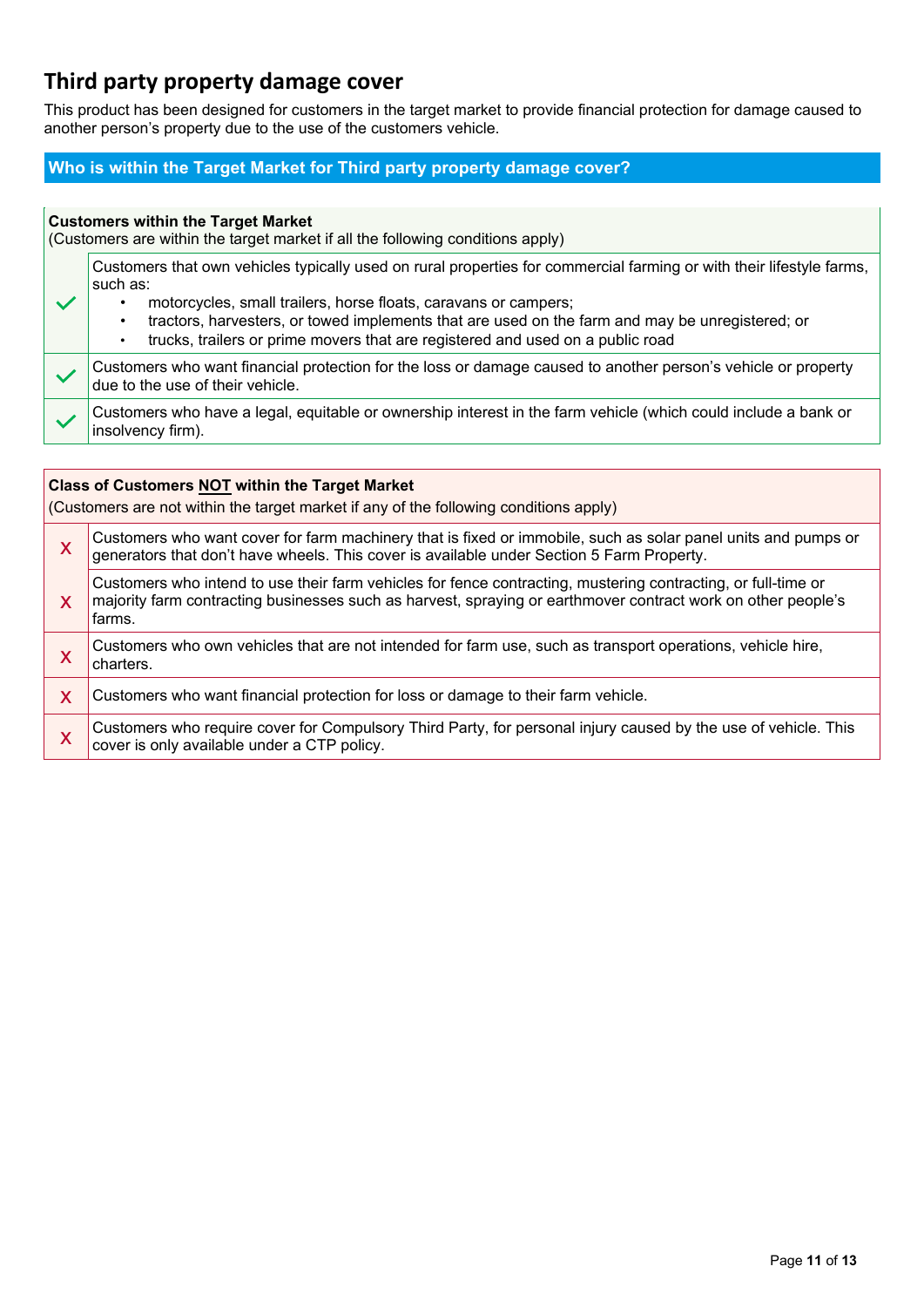## **Part 6 Equine and stud stock**

### **Equine and stock cover**

This product has been designed for customers in the target market to provide financial protection for their horse against:

- death due to illness or accident; and
- theft or straying of their horse.

#### **Note: this target market relates to Equine only.**

#### **Who is within the Target Market for Equine and stock cover?**

#### **Customers within the Target Market**

(Customers are within the target market if all the following conditions apply)

Customers who own a horse and want financial protection for their horse, which includes cover for (but not limited to):

• death due to illness or accident; and theft or straving of the horse.

Customers who use their horse for leisure or low to medium risk activities, such as pleasure riding, dressage and show jumping.

| <b>Customers NOT within the Target Market</b><br>(Customers are not within the target market if any of the following conditions apply) |                                                                                                                            |  |
|----------------------------------------------------------------------------------------------------------------------------------------|----------------------------------------------------------------------------------------------------------------------------|--|
| X                                                                                                                                      | Customers whose horses are leased, hired out or used for riding schools.                                                   |  |
|                                                                                                                                        | Customers whose horses are used for:<br>Racing, race training, breeding of racehorses;<br>Endurance riding; or<br>Hunting. |  |
|                                                                                                                                        | Customers whose horses are not in Australia.                                                                               |  |
|                                                                                                                                        | Customers whose horses have pre-existing conditions.                                                                       |  |

#### **Distribution Conditions**

This product has been appropriately designed to be distributed through an authorised intermediary. The product and the systems it is distributed through have been designed for a customer seeking insurance through an authorised intermediary. The authorised intermediary has taken reasonable steps to understand the key product attributes and align distribution to customers in the target market.

| <b>Distribution</b><br><b>Restrictions</b> | This product can only be sold via the following Distribution Channel/s:<br>QBE's network of approved General Insurance intermediaries who hold an AFS licence;<br>Authorised Representative of QBE who operate under our AFS licence.     |
|--------------------------------------------|-------------------------------------------------------------------------------------------------------------------------------------------------------------------------------------------------------------------------------------------|
| <b>Distribution</b><br><b>Conditions</b>   | This product can only be sold via a QBE approved application system within the eligibility and<br>underwriting rules.<br>Any quoting outside the system must always be referred to a QBE authorised representative.                       |
|                                            | It can be sold to customers within the target market without the customer being provided with any<br>financial product advice or, with either general or personal advice.<br>Make the TMD available to customers who wish to refer to it. |
| <b>Distribution</b><br>Method              | This product can be sold via direct contact between the customer and the insurance broker or agent.<br>This product is not available online for customers to purchase directly.                                                           |